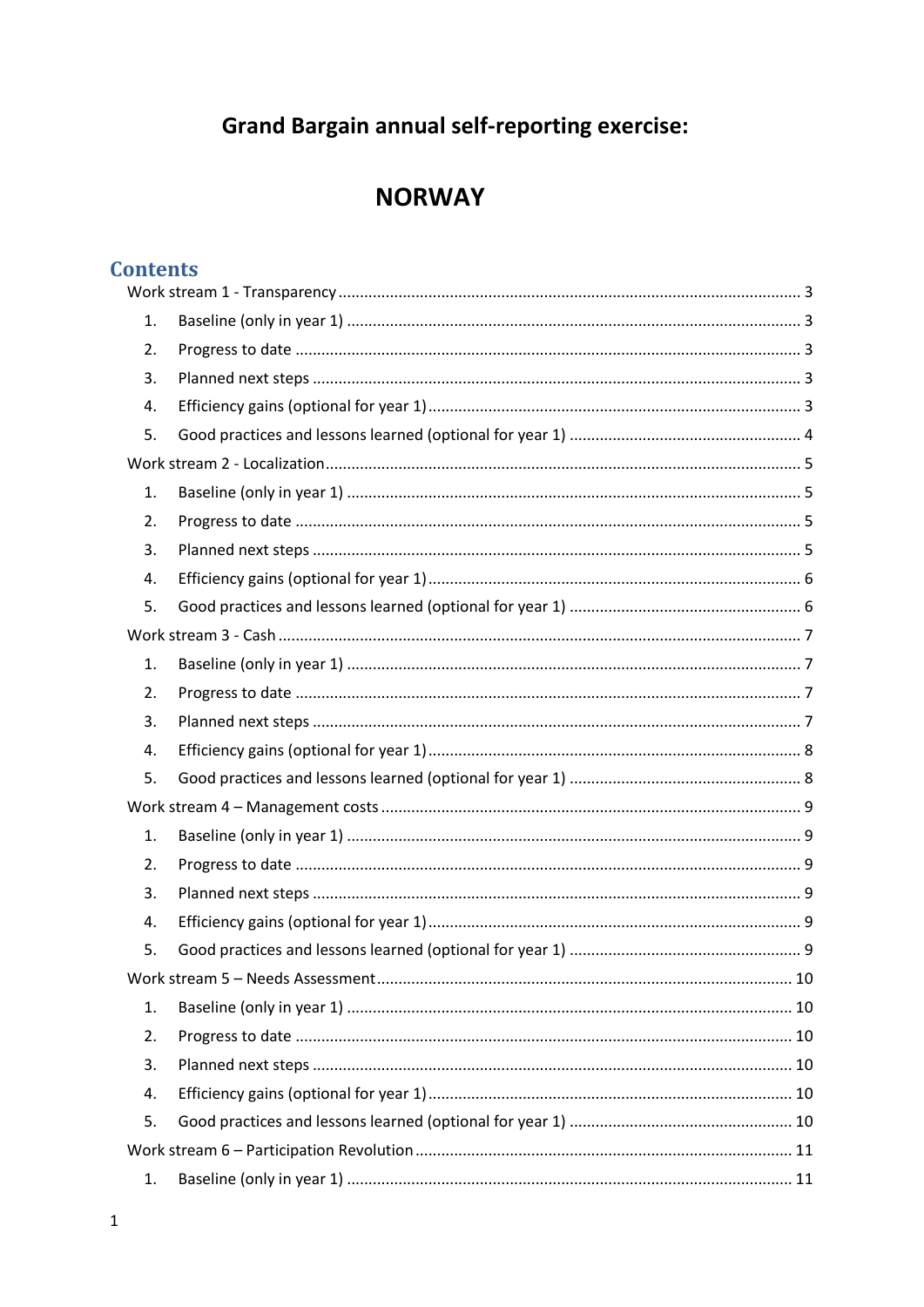| 2.               |  |  |
|------------------|--|--|
| 3.               |  |  |
| 4.               |  |  |
| 5.               |  |  |
|                  |  |  |
| 1.               |  |  |
| $\overline{2}$ . |  |  |
| 3.               |  |  |
| 4.               |  |  |
| 5.               |  |  |
|                  |  |  |
| 1.               |  |  |
| 2.               |  |  |
| 3.               |  |  |
| 4.               |  |  |
| 5.               |  |  |
|                  |  |  |
| 1.               |  |  |
| 2.               |  |  |
| 3.               |  |  |
| 4.               |  |  |
| 5.               |  |  |
|                  |  |  |
| 1.               |  |  |
| 2.               |  |  |
| 3.               |  |  |
| 4.               |  |  |
| 5.               |  |  |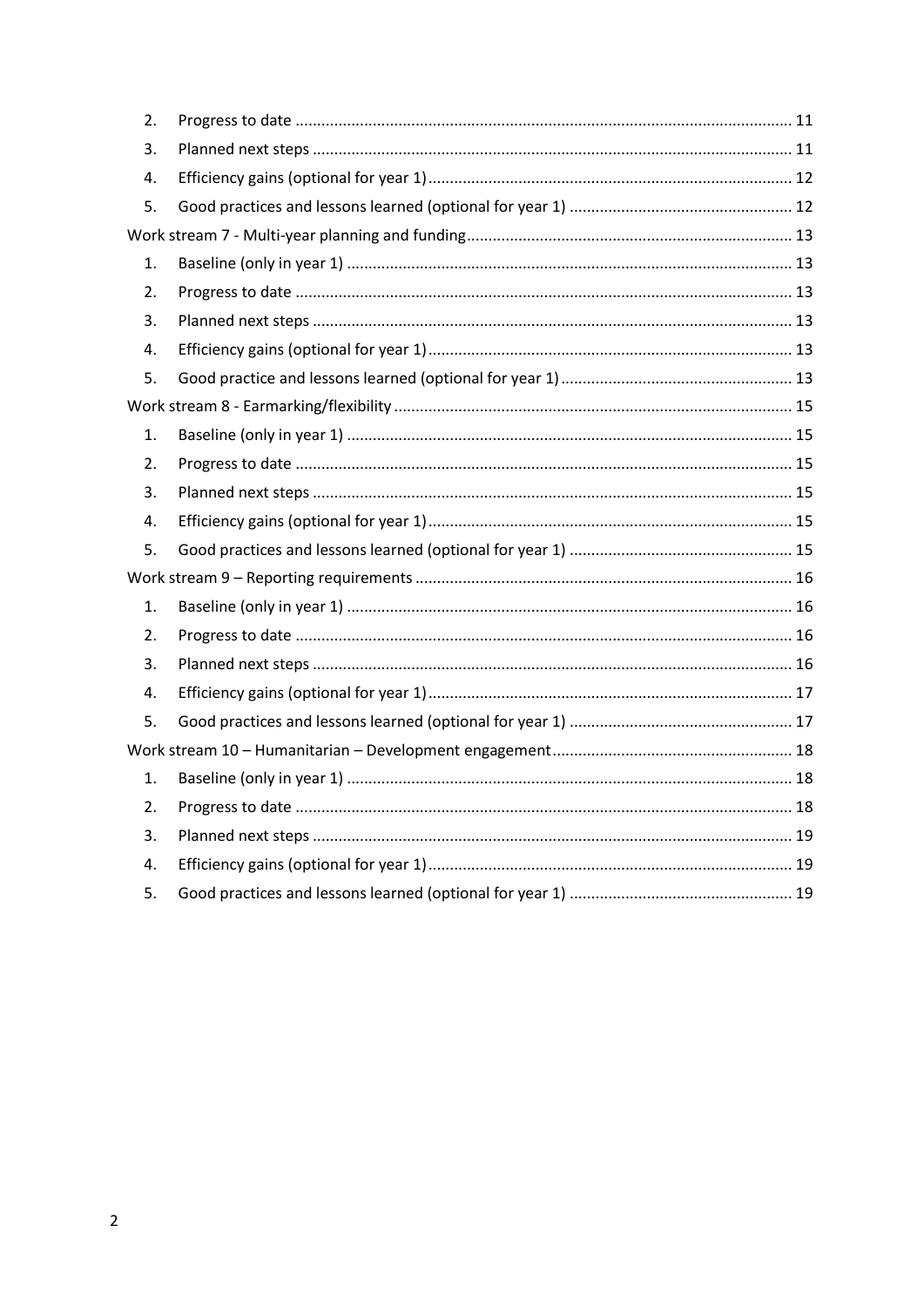## <span id="page-2-1"></span><span id="page-2-0"></span>**Work stream 1 - Transparency**

#### **1. Baseline (only in year 1)**

Where did your organisation stand on the work stream and its commitments when the Grand Bargain was signed?

Information and data about Norwegian aid are widely available:

- All humanitarian funding is reported to the Financial Tracking Service (FTS).
- The Ministry of Foreign Affairs grants portal provides an overview of all grants from the Ministry and Norad (the Norwegian Agency for Development Cooperation) for which agreements have been entered into, and for which disbursements are planned for this year and for up to the next four years. The overview shows the countries in which the grants are to be used, the grant recipients, and the sectors that are to receive funding. This system also produces statistics (including some gender-disaggregated data) for international use. In addition, Norwegian Aid Statistics gives easy access to all official statistics about Norwegian development cooperation, including all humanitarian aid.

<https://www.norad.no/en/front/toolspublications/norwegian-aid-statistics/?tab=geo>

The Act relating to public access to documents in the public administration (Freedom of Information Act) sets out that, as a main rule, all documents should be available for the public.

#### <span id="page-2-2"></span>**2. Progress to date**

Which concrete actions have you taken (both internally and in cooperation with other signatories) to implement the commitments of the work stream?

The new templates for all grant agreements with the Ministry have a clause (article 14 of the General Conditions) on transparency concerning contracts, partners and reporting.

#### <span id="page-2-3"></span>**3. Planned next steps**

What are the specific next steps which you plan to undertake to implement the commitments (with a focus on the next 2 years)?

- The new agreement templates will be assessed and amended where necessary, to better reflect the challenges of operating in humanitarian settings, aiming for flexibility without violating Norwegian regulations and grant management requirements.
- OCHA/FTS has been invited to Oslo this spring to enhance knowledge and educate staff 3about FTS reporting.

#### <span id="page-2-4"></span>**4. Efficiency gains (optional for year 1)**

Please indicate, qualitatively, efficiency gains associated with implementation of GB commitments and how they have benefitted your organisation and beneficiaries.

Openness about partners and agreements, and easy access to information on Norwegian cooperation with humanitarian partners creates a more predictable environment for all humanitarian stakeholders.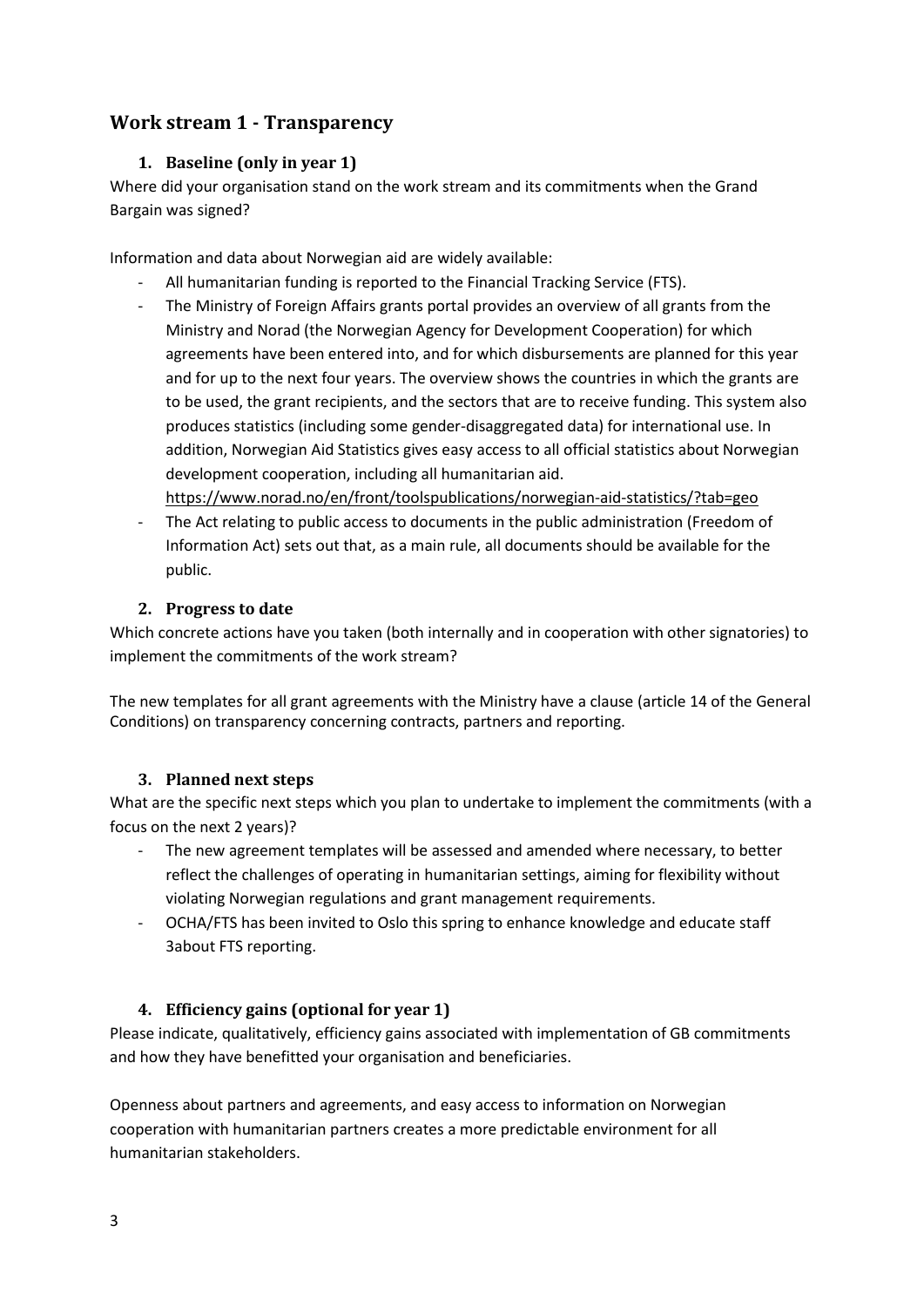### <span id="page-3-0"></span>**5. Good practices and lessons learned (optional for year 1)**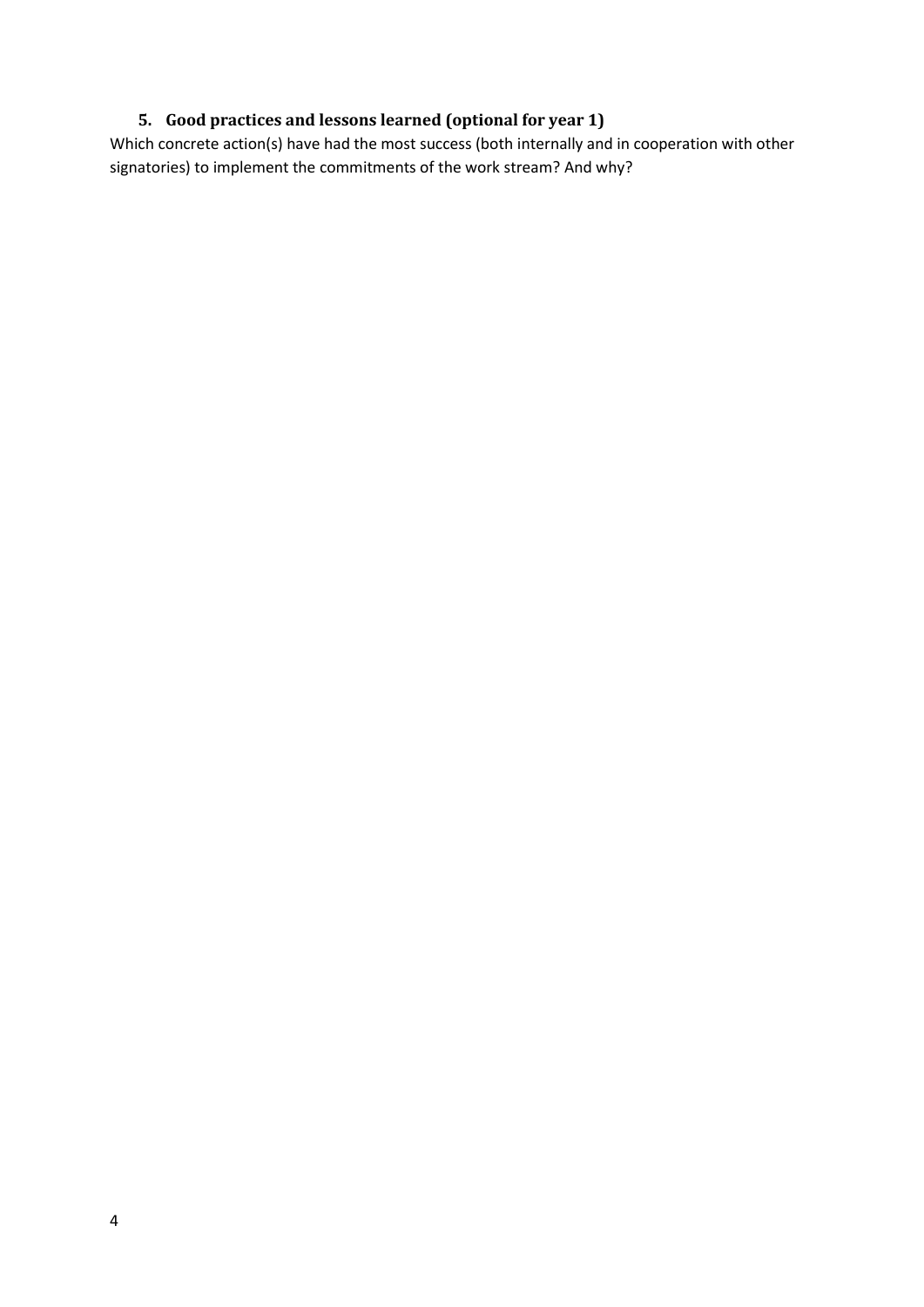## <span id="page-4-1"></span><span id="page-4-0"></span>**Work stream 2 - Localization**

#### **1. Baseline (only in year 1)**

Where did your organisation stand on the work stream and its commitments when the Grand Bargain was signed?

- The Ministry has supported capacity strengthening of local and national actors through various instruments and funding channels, on both the humanitarian and development side. This includes support to the humanitarian country-based pooled funds (CBPFs) and the Red Cross/Red Crescent movement, including the Disaster Relief Emergency Fund (DREF).
- Through Norad's Civil Society Department, Norway aims to strengthen civil society actors in developing countries as agents of change for reaching national and international development goals, with focus on democracy, human rights and poverty reduction.
- We encourage all our humanitarian partners to work in a way that reinforces rather than replaces local and national capacities whenever possible.

#### <span id="page-4-2"></span>**2. Progress to date**

Which concrete actions have you taken (both internally and in cooperation with other signatories) to implement the commitments of the work stream?

- In 2016, Norway increased its contribution to the CBPFs, a mechanism that we consider important with a view to increasing and improving assistance by local and national responders. With a total contribution of NOK 246 million (approx. USD 30 million), Norway is one of the largest donors to the CBPFs. In 2016, we supported seven CBPFs (Afghanistan, Syria, Turkey/cross border, Iraq, South Sudan, Sudan, and the occupied Palestinian territories). In 2017, Norway announced support for the newly established Nigeria CBPF.
- We are also engaged in discussions on how to improve local actor engagement in the delivery of humanitarian assistance, including through access to pooled funding mechanisms. This is an issue that we raise with our humanitarian partners, for example in annual meetings with Norwegian NGOs and in country-based pooled fund meetings.

#### <span id="page-4-3"></span>**3. Planned next steps**

What are the specific next steps which you plan to undertake to implement the commitments (with a focus on the next 2 years)?

- The Ministry will initiate further discussions with Norad and interested Norwegian NGOs on localisation, incl. to increase knowledge about the development of a localisation marker to measure direct and indirect funding to local and national responders.
- Norad is currently revising its principles for support to civil society. The need for transfer of influence from actors in OECD countries to actors in low- and middle-income countries is expected to be reflected in the revised principles. Norad will also strengthen its analysis of the proportion of grants that is transferred to local partners, and the proportion required for capacity-building and support from international partners. Norad will consider opportunities for supporting local organisations through civil society funds in target countries.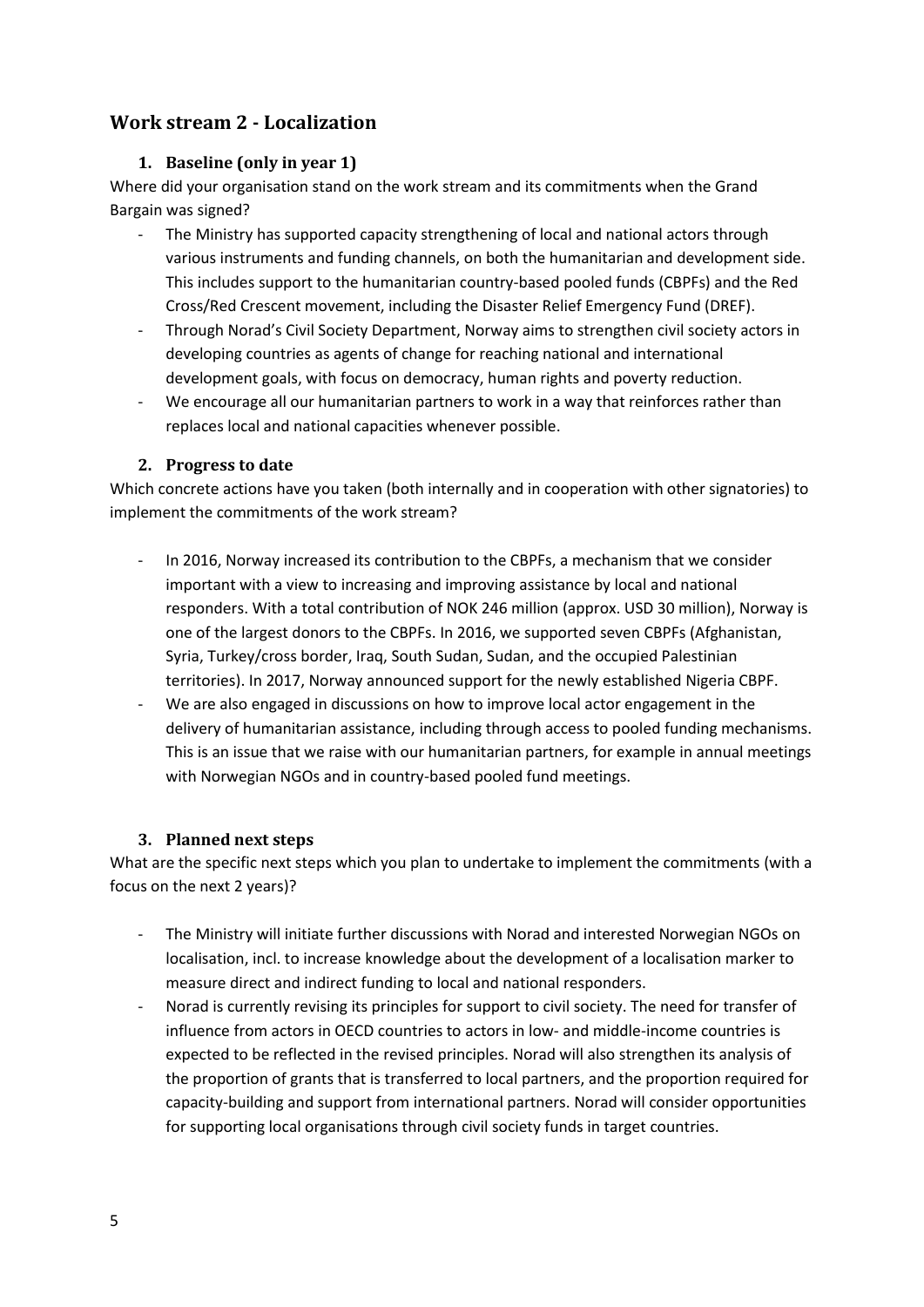#### **4. Efficiency gains (optional for year 1)**

<span id="page-5-0"></span>Please indicate, qualitatively, efficiency gains associated with implementation of GB commitments and how they have benefitted your organisation and beneficiaries.

<span id="page-5-1"></span>It is too early to assess potential efficiency gains.

#### **5. Good practices and lessons learned (optional for year 1)**

Which concrete action(s) have had the most success (both internally and in cooperation with other signatories) to implement the commitments of the work stream? And why?

This commitment is complex and requires further unpacking, for example who should be considered a national/local actor, how do we understand 'as directly as possible' when it comes to funding flows, and how will this be tracked? More attention should also be paid to the quality of partnerships, not just the global, quantitative target of transferring 25 % of humanitarian funding to local and national responders as directly as possible by 2020. The importance of a context-specific approach also requires further reflection. Different humanitarian crises require different approaches, with international humanitarian actors playing a vital role in many crisis situations.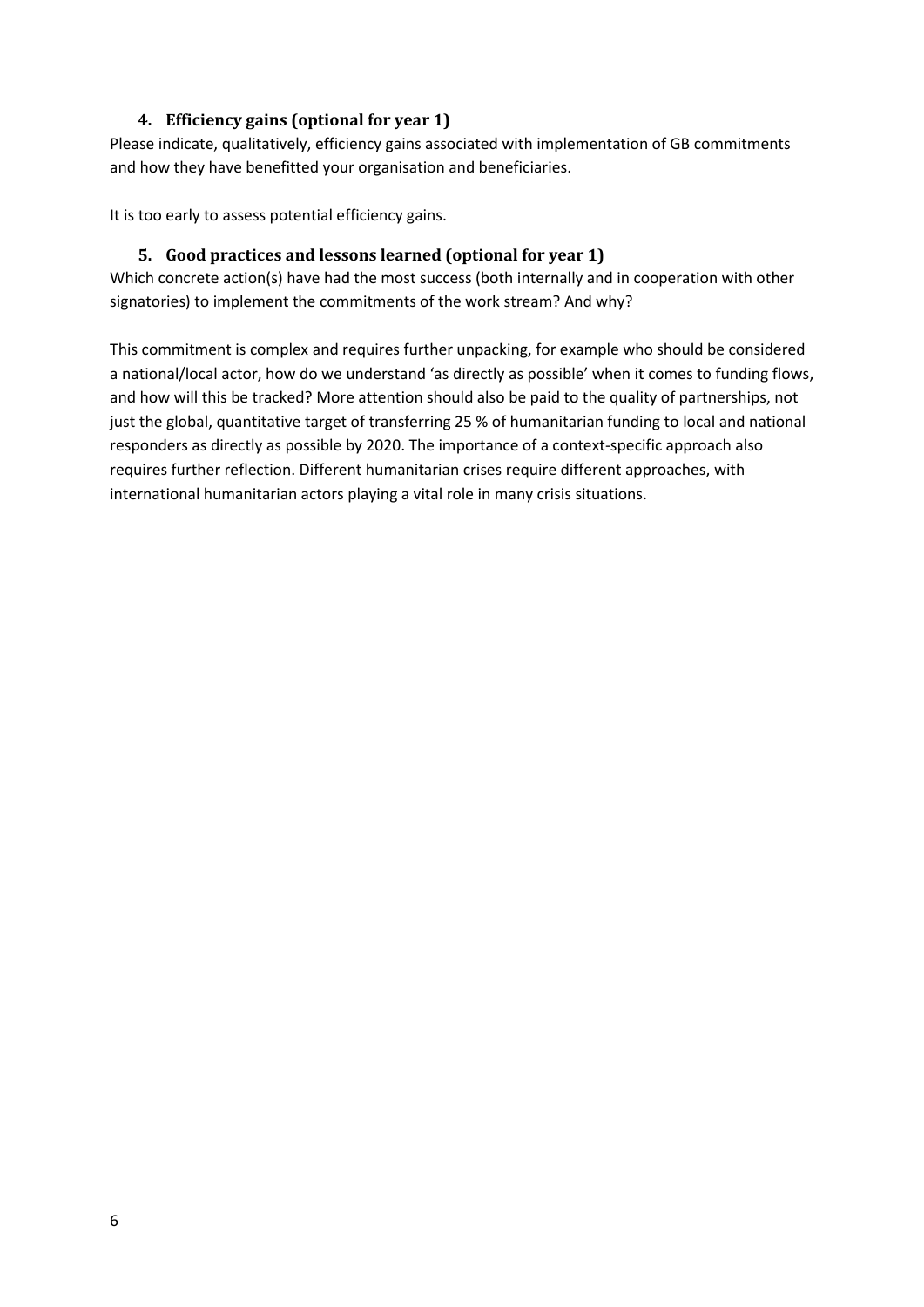## <span id="page-6-1"></span><span id="page-6-0"></span>**Work stream 3 - Cash**

#### **1. Baseline (only in year 1)**

Where did your organisation stand on the work stream and its commitments when the Grand Bargain was signed?

Norway had already recognised the potential and value of cash-based assistance and worked to promote this. In 2015, the Ministry hosted the launch of the report of the high-level panel on humanitarian cash transfers.

#### <span id="page-6-2"></span>**2. Progress to date**

Which concrete actions have you taken (both internally and in cooperation with other signatories) to implement the commitments of the work stream?

- Norway has taken on the role as co-lead, together with UK, of the Good Humanitarian Donorship (GHD) initiative's work stream on cash. A concept note has been prepared, and the first meeting was held on 13 March 2017. Follow-up action was decided on, including the organisation of a roundtable with external experts ahead of the high-level meeting of the GHD in June 2017.
- Norway is informing all its humanitarian partners that cash should be systematically considered alongside or in combination with other delivery modalities from the outset. We aim to always ask the question: 'Why not cash?' Consideration of the use of the cash should be included, when appropriate, in applications, reporting and other follow-up with partners, including UN agencies, the ICRC and Norwegian NGOs.
- In 2016, with financial support from Norway (and other donors), NORCAP (the Norwegian Refugee Council's expert deployment capacity) established CashCap, a roster of cash experts used in multi-agency humanitarian response. Though many organisations have dedicated time and resources to training their own staff in planning and implementing cash transfer programmes, there remains a lack of skills and capacity – not least in terms of people with sufficient experience and seniority to take on strategic and technical leadership of a cashbased response. In addition to providing capacity, CashCap has also had a pilot capacitybuilding component targeted at NORCAP members, other stand-by roster members, and the community of practice.
- NOREPS (the Norwegian Emergency Preparedness System), a network of public and private actors facilitated by Innovation Norway and funded by the Ministry, has identified the use of cash as one of its priorities in the area of humanitarian innovation. As part of the initiative, the Norwegian Refugee Council is piloting various digital payment solutions in humanitarian response.

#### <span id="page-6-3"></span>**3. Planned next steps**

What are the specific next steps which you plan to undertake to implement the commitments (with a focus on the next 2 years)?

- Norway will remain committed to the use of cash in emergencies in all areas of our work, and will continue to engage with our partners to further scale-up multipurpose cash assistance in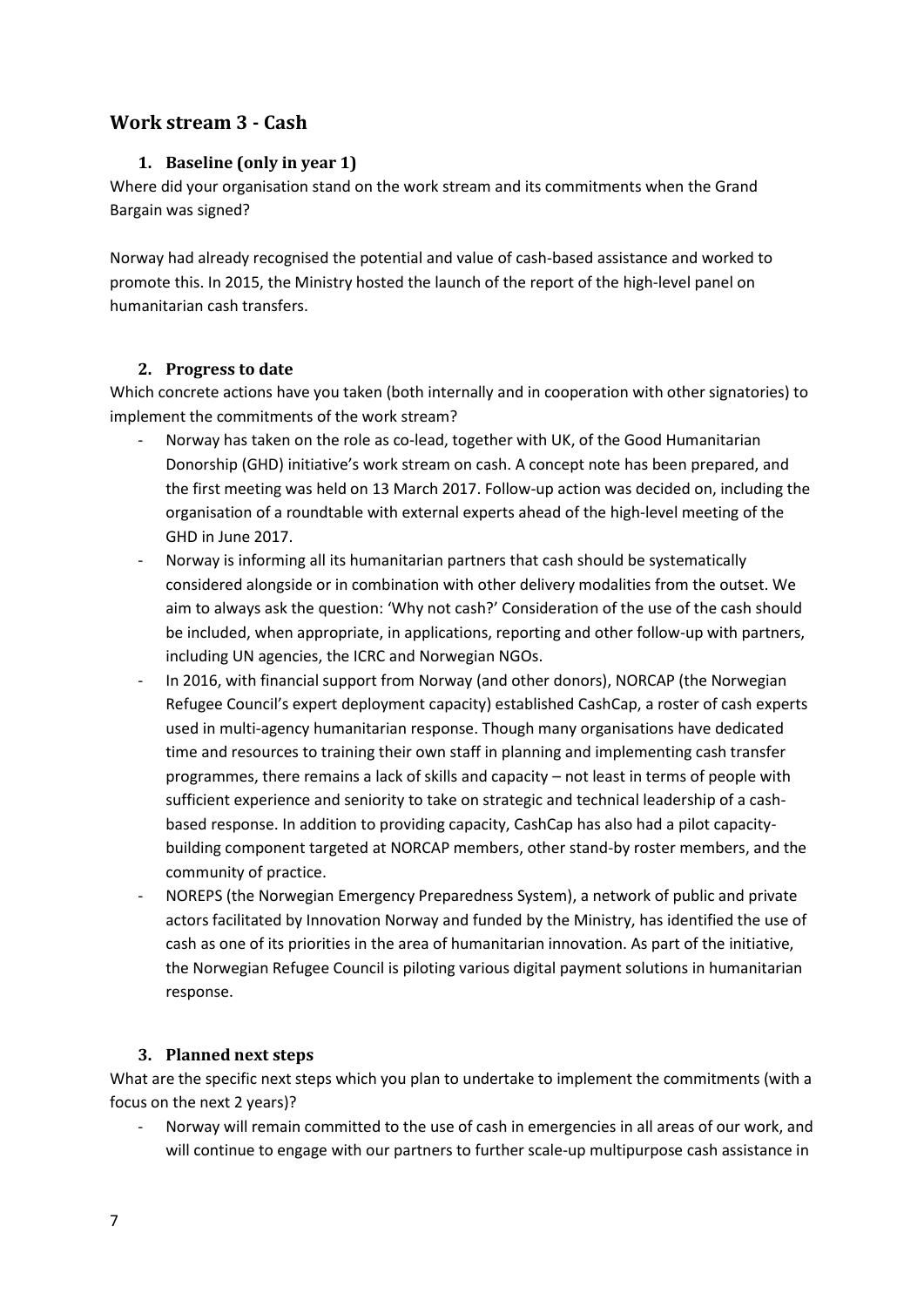all the projects we fund. Our communication on the importance of use of cash will be strengthened.

- Norway will carry out an assessment to map the use of cash-based assistance in emergency response and protracted crises by Norwegian NGOs.
- Norway aims to participate actively in the Grand Bargain work stream on cash.
- Norway will use its role as co-lead of the GHD work stream on cash to promote increased use of cash to this broader group of donors.

#### <span id="page-7-0"></span>**4. Efficiency gains (optional for year 1)**

Please indicate, qualitatively, efficiency gains associated with implementation of GB commitments and how they have benefitted your organisation and beneficiaries.

<span id="page-7-1"></span>It is too early to assess this. The planned assessment may give us input in this regard.

#### **5. Good practices and lessons learned (optional for year 1)**

Which concrete action(s) have had the most success (both internally and in cooperation with other signatories) to implement the commitments of the work stream? And why? N/A

The number and volume of Norwegian humanitarian actors using cash-based assistance has increased over the past few years. Moreover, there seems to be a shift from conditional cash and vouchers towards more unconditional, multipurpose cash assistance.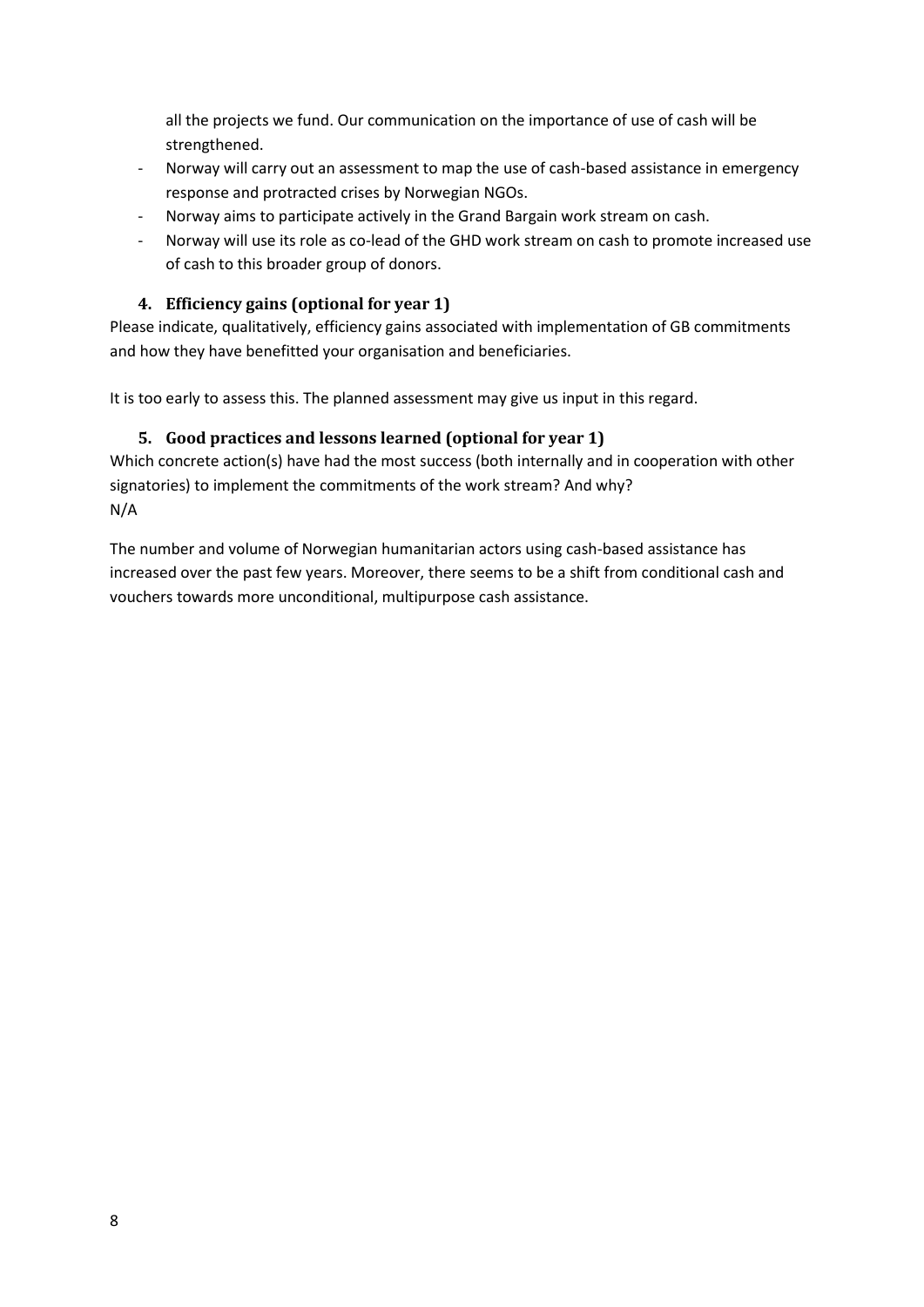## <span id="page-8-1"></span><span id="page-8-0"></span>**Work stream 4 – Management costs**

#### **1. Baseline (only in year 1)**

Where did your organisation stand on the work stream and its commitments when the Grand Bargain was signed?

The Ministry primarily supports and makes use of joint performance reviews, for example MOPAN, rather than commissioning individual donor assessments.

#### <span id="page-8-2"></span>**2. Progress to date**

Which concrete actions have you taken (both internally and in cooperation with other signatories) to implement the commitments of the work stream?

- Norway has participated in workshops under the Grand Bargain work stream on management costs.
- Norway consistently raises the follow-up of the Grand Bargain in meetings with our main humanitarian partners.

#### <span id="page-8-3"></span>**3. Planned next steps**

What are the specific next steps which you plan to undertake to implement the commitments (with a focus on the next 2 years)?

#### <span id="page-8-4"></span>**4. Efficiency gains (optional for year 1)**

Please indicate, qualitatively, efficiency gains associated with implementation of GB commitments and how they have benefitted your organisation and beneficiaries.

#### <span id="page-8-5"></span>**5. Good practices and lessons learned (optional for year 1)**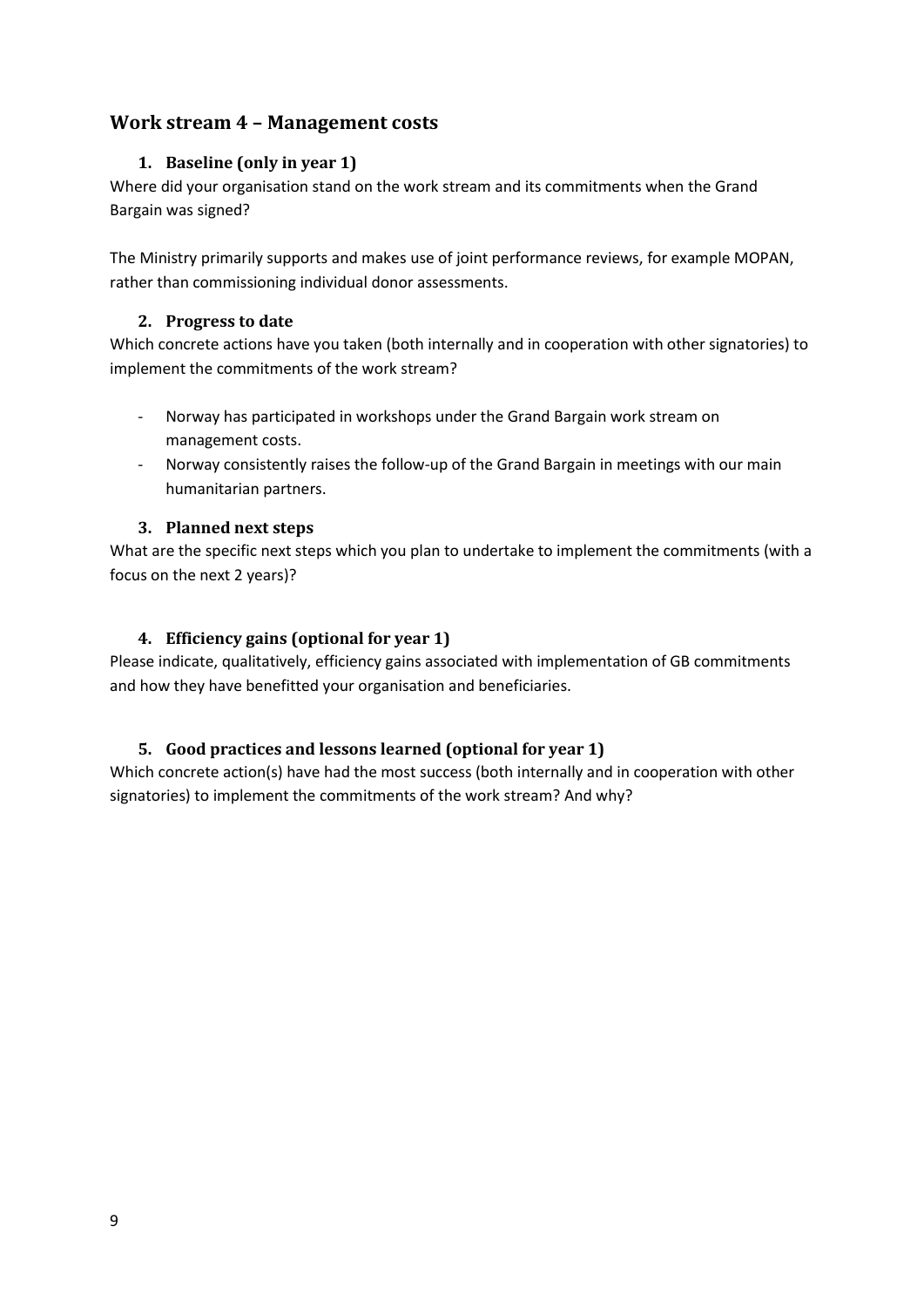## <span id="page-9-1"></span><span id="page-9-0"></span>**Work stream 5 – Needs Assessment**

#### **1. Baseline (only in year 1)**

Where did your organisation stand on the work stream and its commitments when the Grand Bargain was signed?

The Ministry primarily uses the Global Humanitarian Overview, the Humanitarian Response Plans and the ICRC appeals to determine needs and regional/country funding envelopes for its humanitarian assistance. The Ministry also provides funding for ACAPS and makes use of their assessments.

#### <span id="page-9-2"></span>**2. Progress to date**

Which concrete actions have you taken (both internally and in cooperation with other signatories) to implement the commitments of the work stream?

The Section for Humanitarian Affairs in the Ministry has engaged in discussions on improving needs assessments as part of the Grand Bargain, including participation in the workshop in Brussels on 28 February – 1 March organised by ECHO and OCHA.

#### <span id="page-9-3"></span>**3. Planned next steps**

What are the specific next steps which you plan to undertake to implement the commitments (with a focus on the next 2 years)?

Continued engagement with a particular focus on the need for better coordinated and more collaborative analysis and assessments between humanitarian and development actors in protracted crises and a stronger global prioritisation of needs.

#### <span id="page-9-4"></span>**4. Efficiency gains (optional for year 1)**

Please indicate, qualitatively, efficiency gains associated with implementation of GB commitments and how they have benefitted your organisation and beneficiaries.

It is too early to assess any efficiency gains.

#### <span id="page-9-5"></span>**5. Good practices and lessons learned (optional for year 1)**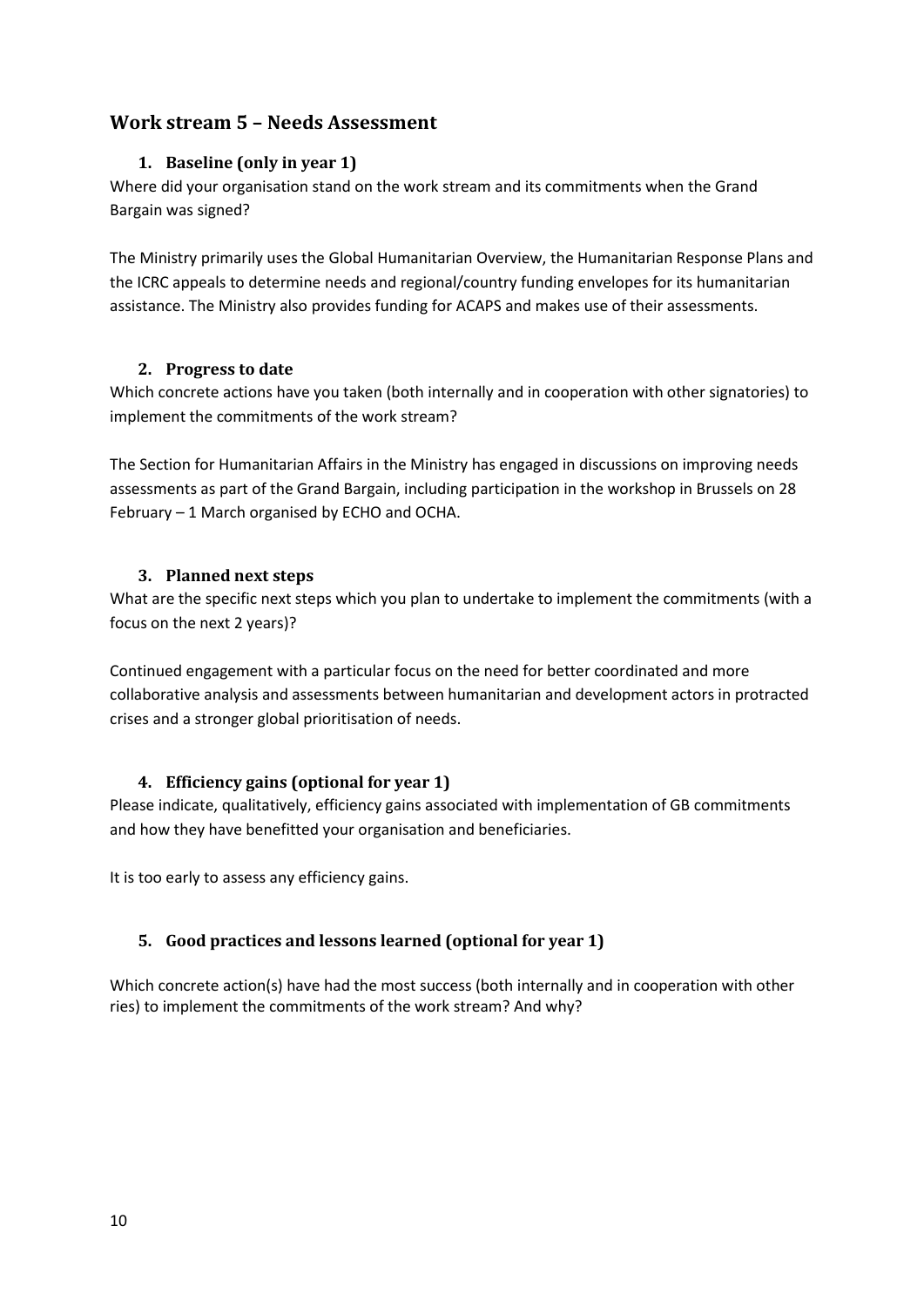## <span id="page-10-1"></span><span id="page-10-0"></span>**Work stream 6 – Participation Revolution**

#### **1. Baseline (only in year 1)**

Where did your organisation stand on the work stream and its commitments when the Grand Bargain was signed?

- The Ministry provides a significant amount of flexible humanitarian funding, which enables programme adaptation in response to community feedback.
- Norway has a human rights based approach to humanitarian assistance. As stated in the white paper on human rights, Opportunities for All: Human Rights in Norway's Foreign Policy and Development Cooperation, our approach centres on the victims, and emphasises the key human rights principles of participation, non-discrimination and accountability.
- The Ministry also supports practical measures enabling humanitarian organisations to better meet the needs of the recipients of assistance. One of Norway's main objectives is to strengthen the position of women in society and address their needs in humanitarian crises by working for better protection, for example through mainstreaming the gender perspective, and by promoting women's involvement in all assistance efforts.
- In 2015, Norad commissioned an external study of the follow-up of Norwegian policy on accountability to affected populations (AAP). It concluded that although Norway has good intentions, there is insufficient documentation on the follow-up by our humanitarian partners.

#### **2. Progress to date**

<span id="page-10-2"></span>Which concrete actions have you taken (both internally and in cooperation with other signatories) to implement the commitments of the work stream?

- In the annual consultations with its partners, the Ministry highlights beneficiary participation as a crucial cross-cutting goal in humanitarian assistance.
- It is possible to include specific wording on AAP in agreements on humanitarian grants, and this is done in some cases.
- Norway strives to play a leading role in this area, and promotes the issue at board meetings and in negotiations. One concrete example was a learning event on accountability to affected populations and the right to food arranged by Norway's Mission to the UN Agencies in Rome in January 2017, with the participation of international experts as well as UN agencies based in Rome (WFP, FAO and IFAD). The event has led to an enhanced acknowledgement of the urgency of AAP both among missions to the UN and the UN agencies in Rome.

#### <span id="page-10-3"></span>**3. Planned next steps**

What are the specific next steps which you plan to undertake to implement the commitments (with a focus on the next 2 years)?

- Continue to advocate for more involvement of beneficiaries in the design of response and feedback.
- Look into including standard AAP wording in agreement templates, including under reporting requirements.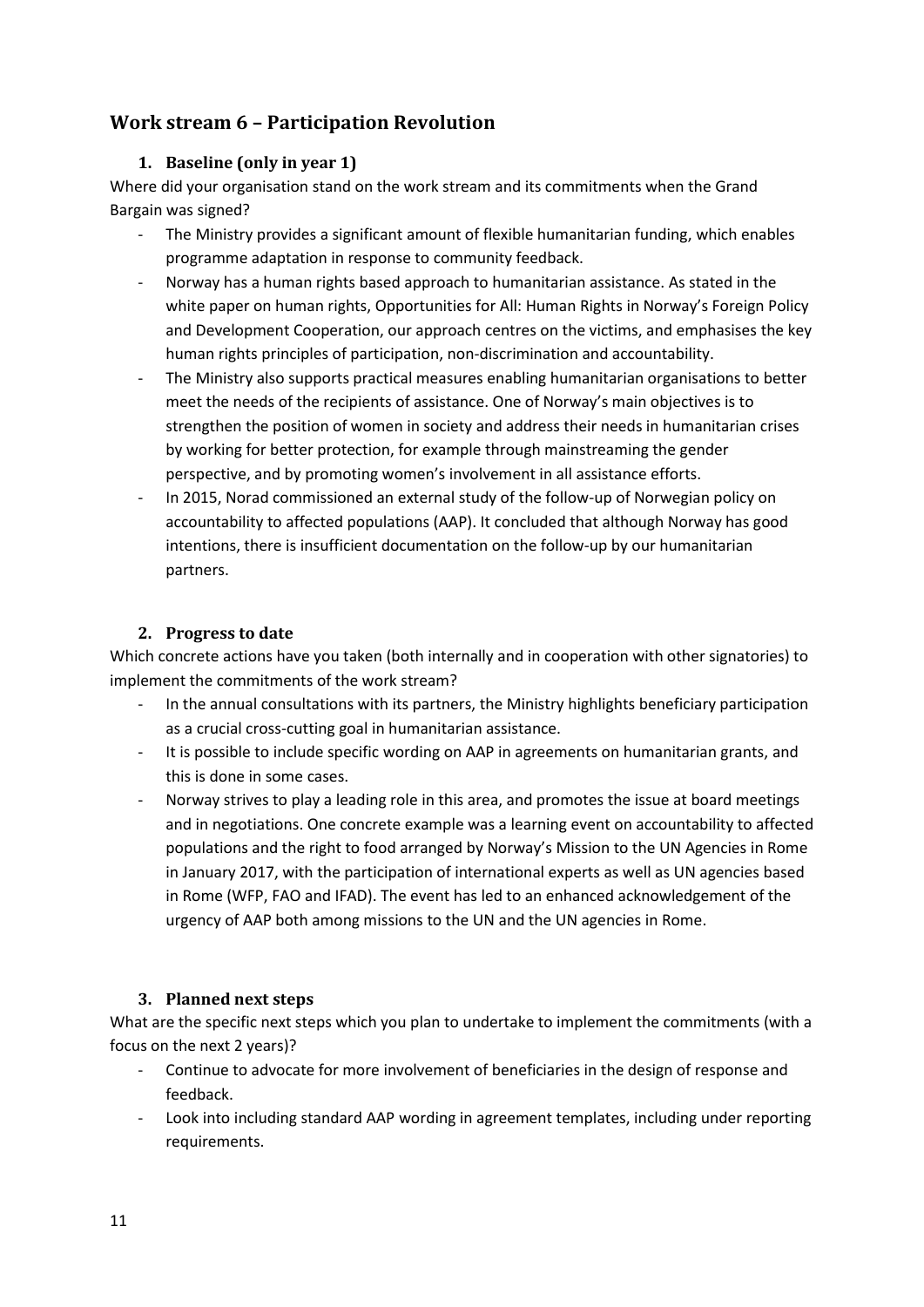#### <span id="page-11-0"></span>**4. Efficiency gains (optional for year 1)**

Please indicate, qualitatively, efficiency gains associated with implementation of GB commitments and how they have benefitted your organisation and beneficiaries.

#### <span id="page-11-1"></span>**5. Good practices and lessons learned (optional for year 1)**

*Which concrete action(s) have had the most success (both internally and in cooperation with other signatories) to implement the commitments of the work stream? And why?*

Documenting qualitative changes in AAP results is a challenge, as is the case with all qualitative results. More examples of good practice and lessons learned by the UN agencies and other humanitarian organisations is needed, in order to make sure that the organisations continuously learn and revise their practices according to what works.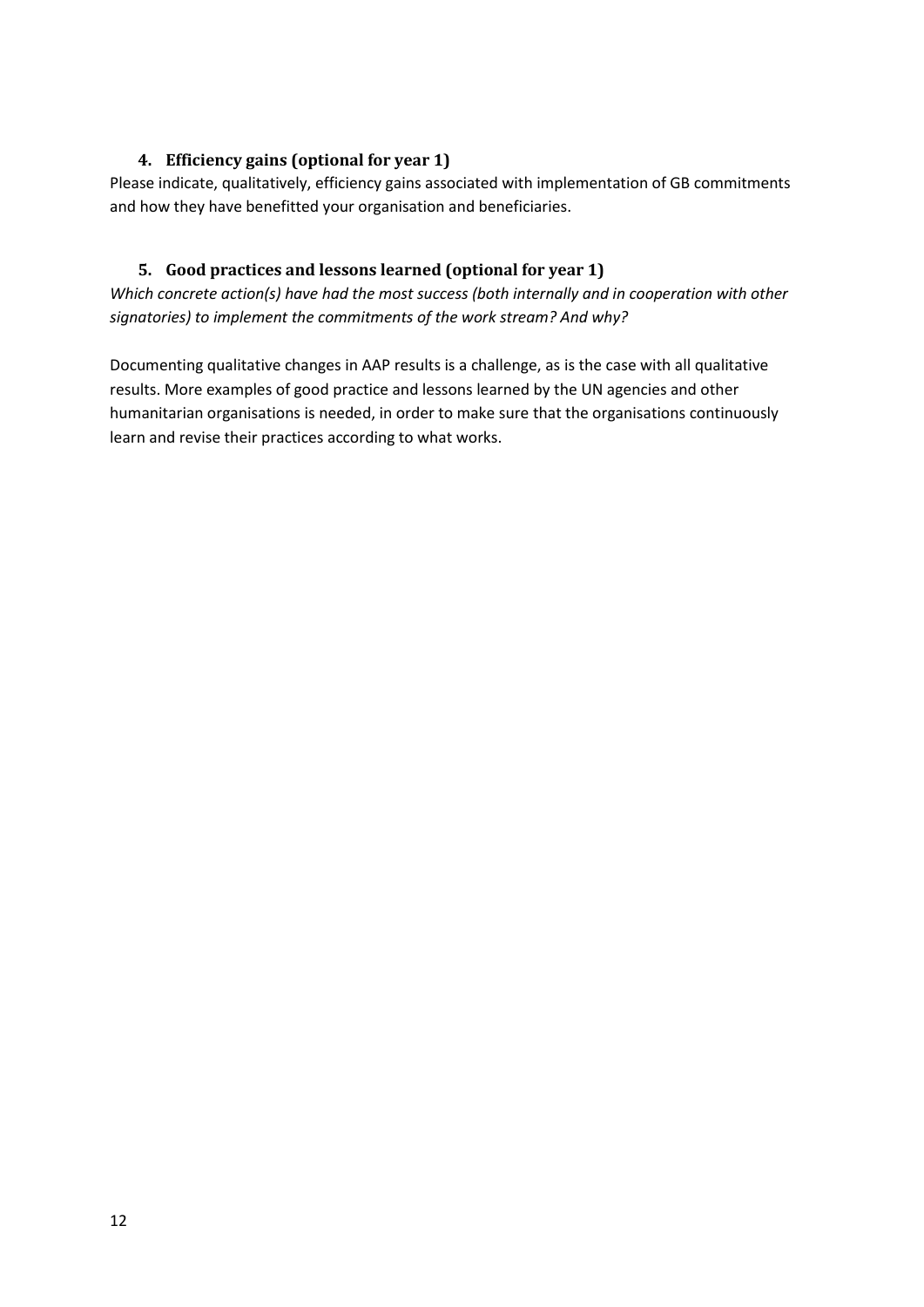## <span id="page-12-1"></span><span id="page-12-0"></span>**Work stream 7 - Multi-year planning and funding**

#### **1. Baseline (only in year 1)**

*Where did your organisation stand on the work stream and its commitments when the Grand Bargain was signed?*

- The Ministry has multi-year framework agreements with several NGOs (Norwegian Refugee Council, Norwegian Red Cross, Norwegian Church Aid, Norwegian People's Aid and Save the Children Norway). In addition, the Ministry has signed a multi-year core agreement with WFP. These agreements provide for a degree of predictable and flexible funding.
- At the Supporting Syria and the Region conference in February 2016, Norway announced a four-year pledge of approx. NOK 10 billion (about USD 1.2 billion).

#### <span id="page-12-2"></span>**2. Progress to date**

*Which concrete actions have you taken (both internally and in cooperation with other signatories) to implement the commitments of the work stream?*

- The multi-year pledge for Syria and the neighbouring countries accounts for a substantial part of the total Norwegian humanitarian budget for 2017. As a result of this multi-year commitment, the Ministry has signed multi-year letters of intent to support the work of UNHCR and UNICEF (on education in crises and emergencies) in Syria and the neighbouring countries.
- Norway has further increased its multi-year humanitarian commitments in 2017 by announcing a three-year pledge of approx. NOK 1.6 billion (USD 192 million) at the Oslo Humanitarian Conference on Nigeria and the Lake Chad Region. The pledge includes both development and humanitarian funding.

#### <span id="page-12-3"></span>**3. Planned next steps**

*What are the specific next steps which you plan to undertake to implement the commitments (with a focus on the next 2 years)?*

As part of the Grand Bargain follow-up, the Ministry will allow for greater flexibility within the scope of existing and new framework agreements, including the approval of multi-year planning and programming in protracted crises in agreement with the organisations concerned.

## <span id="page-12-4"></span>**4. Efficiency gains (optional for year 1)**

*Please indicate, qualitatively, efficiency gains associated with implementation of GB commitments and how they have benefitted your organisation and beneficiaries.*

Increased flexibility within the framework agreements will likely lead to increased predictability and lower administrative costs, and enable more responsive programming.

## <span id="page-12-5"></span>**5. Good practice and lessons learned (optional for year 1)**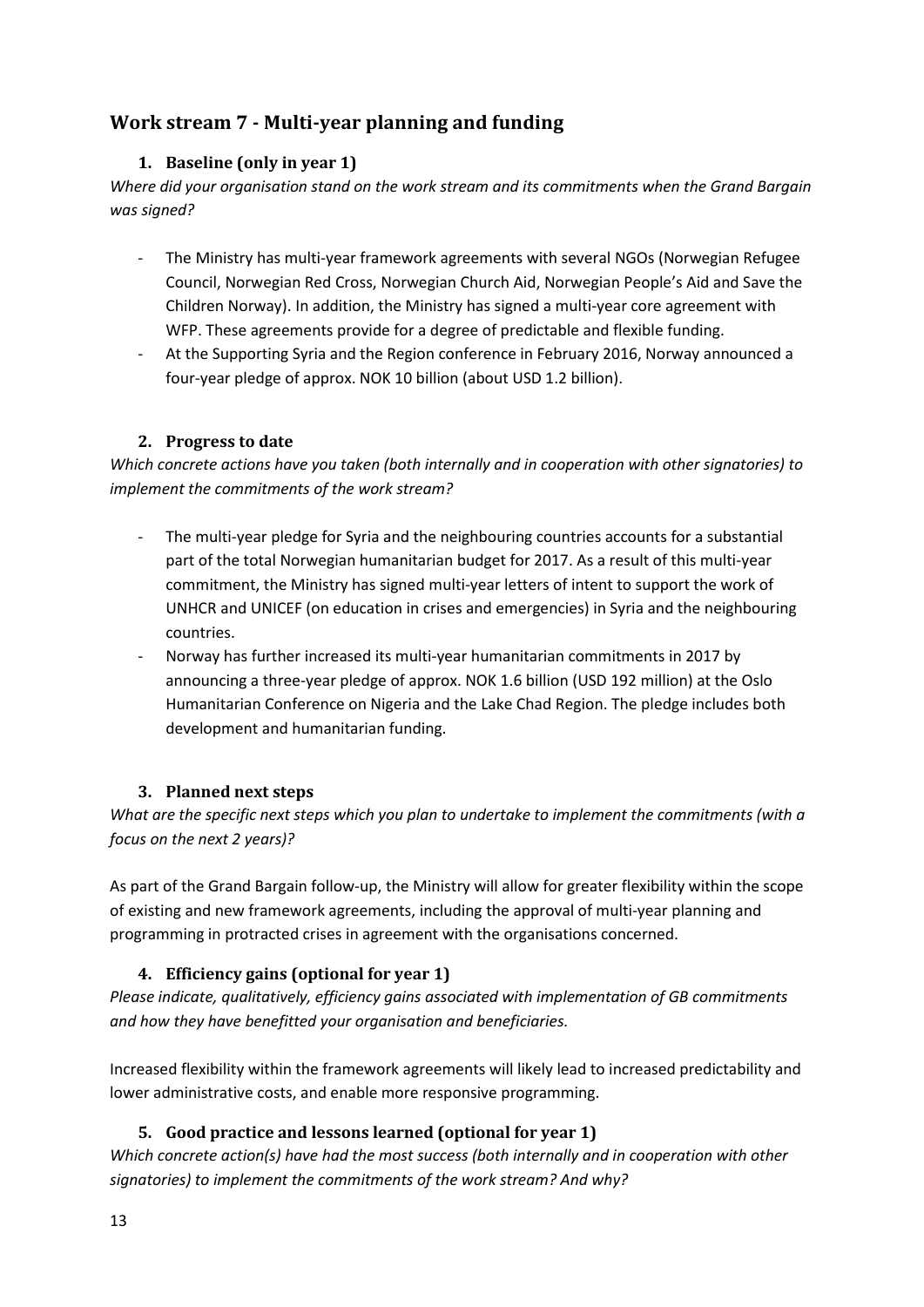More multi-year financing will require a stronger focus on multi-year collaborative planning and response plans and stronger links between humanitarian and development actors, without undermining the commitment to principled humanitarian action. At the same time, it is important for a donor like Norway to balance the need humanitarian partners have for more predictable financing with the need for flexibility in our budgets so as to be able to respond to humanitarian crises as they arise.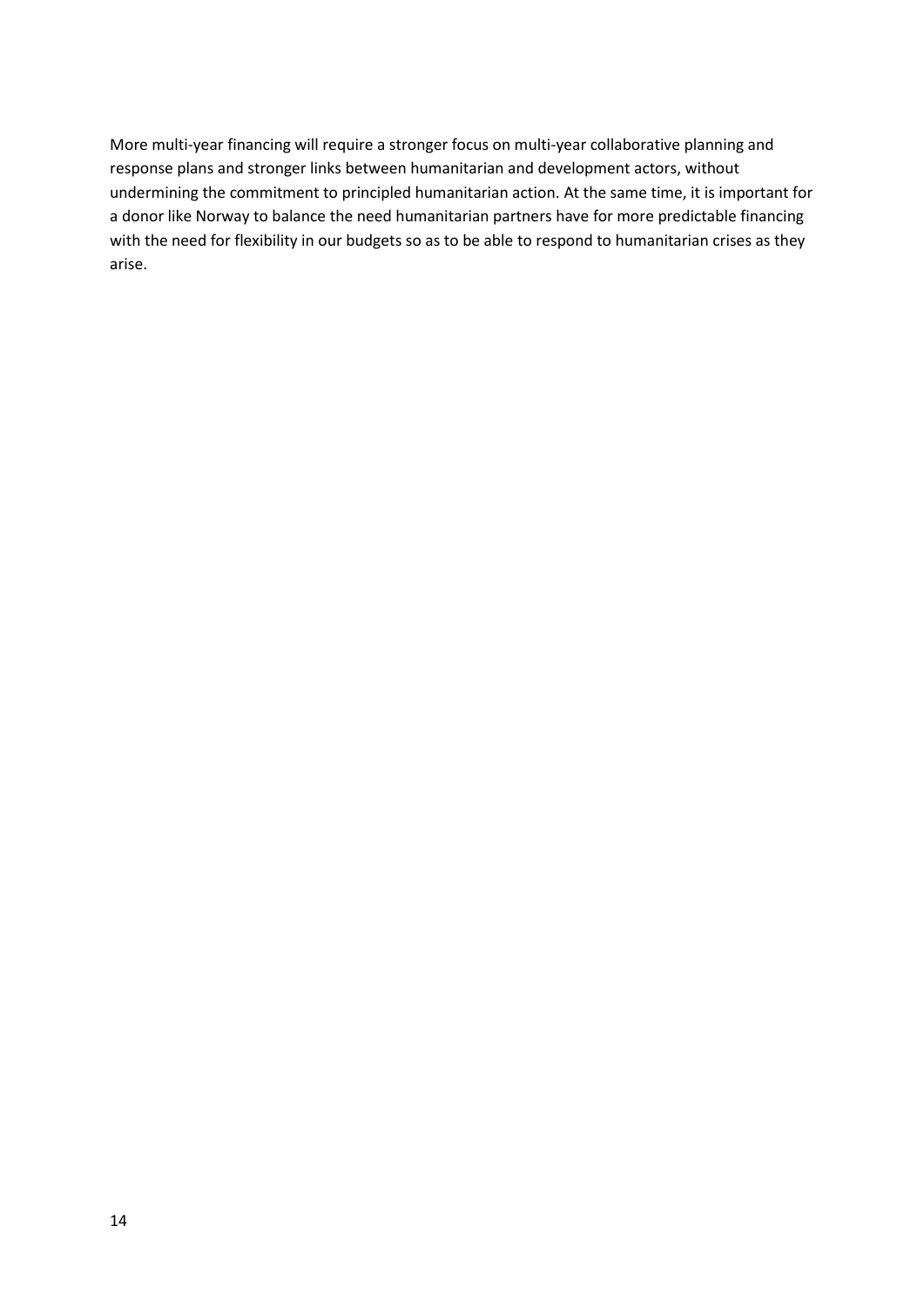## <span id="page-14-1"></span><span id="page-14-0"></span>**Work stream 8 - Earmarking/flexibility**

#### **1. Baseline (only in year 1)**

Where did your organisation stand on the work stream and its commitments when the Grand Bargain was signed?

Norway provides significant amounts of flexible humanitarian funding. This includes the core support to WFP, UNHCR, OCHA, ICRC, contributions to CERF and CPBFs, as well as thematic support and softly earmarked regional humanitarian support.

#### <span id="page-14-2"></span>**2. Progress to date**

Which concrete actions have you taken (both internally and in cooperation with other signatories) to implement the commitments of the work stream?

- The global target of 30 % of humanitarian contributions that is non-earmarked or softly earmarked by 2020, was reached by end of budget year 2016.
- The Ministry continues to focus on the importance of flexible financing to improve humanitarian response, and recently shared its experiences as part of the survey on flexible financing initiated by Sweden and the ICRC as the co-convener of this Grand Bargain work stream.
- In its multi-year framework agreement with the Norwegian Refugee Council, the Ministry will, as a pilot, provide unearmarked support to the country programmes (instead of project level funding).

#### <span id="page-14-3"></span>**3. Planned next steps**

What are the specific next steps which you plan to undertake to implement the commitments (with a focus on the next 2 years)?

Norway will explore options for further reducing the level of earmarking, for example by decreasing earmarked/tightly earmarked contributions and increasing softly earmarked contributions.

#### <span id="page-14-4"></span>**4. Efficiency gains (optional for year 1)**

Please indicate, qualitatively, efficiency gains associated with implementation of GB commitments and how they have benefitted your organisation and beneficiaries.

<span id="page-14-5"></span>More flexibility within framework agreements is likely to reduce administrative costs.

#### **5. Good practices and lessons learned (optional for year 1)**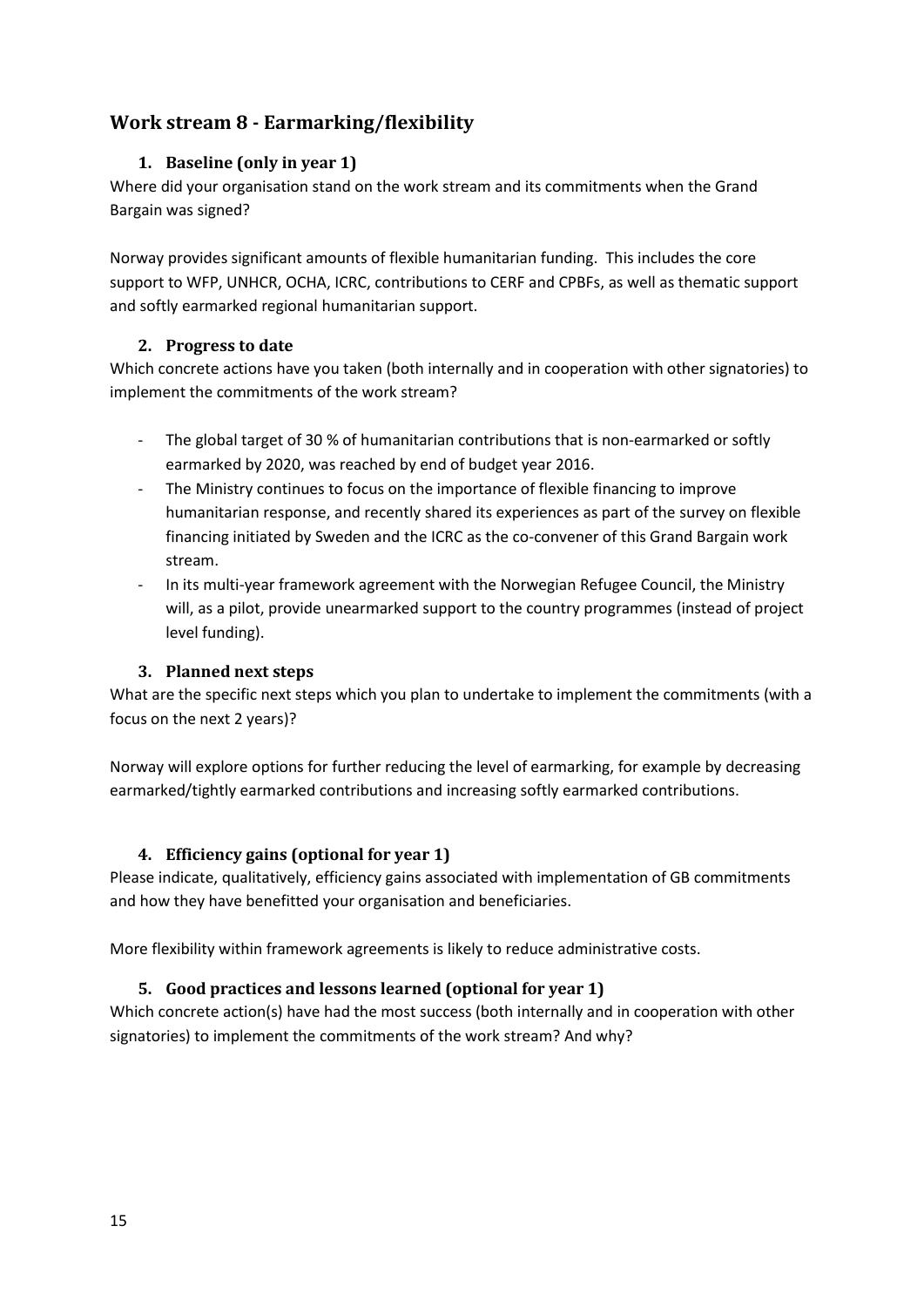## <span id="page-15-1"></span><span id="page-15-0"></span>**Work stream 9 – Reporting requirements**

#### **1. Baseline (only in year 1)**

Where did your organisation stand on the work stream and its commitments when the Grand Bargain was signed?

- In the case of funding for UN organisations and UN and ICRC appeals, the Ministry accepts the organisation's annual reports. In 2016, Norway and various UN organisations negotiated new framework agreements and templates for all funding that set out predictable and agreed reporting requirements.
- For other types of support (to NGOs), new agreement templates were introduced in March 2016. The new templates are used for all other support than funding to the UN, and provide a predictable framework and clear reporting requirements. The Ministry does not have a mandatory reporting template. The narrative reporting requirements are linked to the proposal and regulated in the agreement and are thus rather flexible.
- For humanitarian support, the Ministry generally accepts annual reports.

#### <span id="page-15-2"></span>**2. Progress to date**

Which concrete actions have you taken (both internally and in cooperation with other signatories) to implement the commitments of the work stream?

- With reference to the description under 'Baseline', the benefits of the new agreement templates will mostly come into effect from 2017.
- In its multi-year framework agreement with the Norwegian Refugee Council, Norway is now piloting reporting on NRC's country programmes (instead of project-level reporting).
- In a programme cooperation with Care funded by both Norway and Sida (the Swedish International Development Cooperation Agency), the Ministry has aligned its reporting with Sida's reporting standards and deadlines, allowing the contracting partner to report just once to both donors.
- Norway has approved use of alternative procedures for reporting on the Norwegian Refugee Council's operations in Syria. The procedures were proposed by NRC in response to the realties on the ground, and after an assessment were approved by the Ministry. The alternative procedures represent an innovative way of adjusting agreed reporting requirements.
- The Ministry participated in the harmonisation of reporting workshop organised by Germany and ICVA.

#### <span id="page-15-3"></span>**3. Planned next steps**

What are the specific next steps which you plan to undertake to implement the commitments (with a focus on the next 2 years)?

- Norway will continue to explore different avenues to reduce the reporting burden on its partners. Reporting on country programmes within the multi-year framework agreements will be further considered.
- Joint reporting where Norway is a co-donor will also be considered.
- Participation in the pilot on harmonisation of reporting requirements will be assessed on the basis of whether it is likely to bring efficiency gains to our partners in the country cases selected.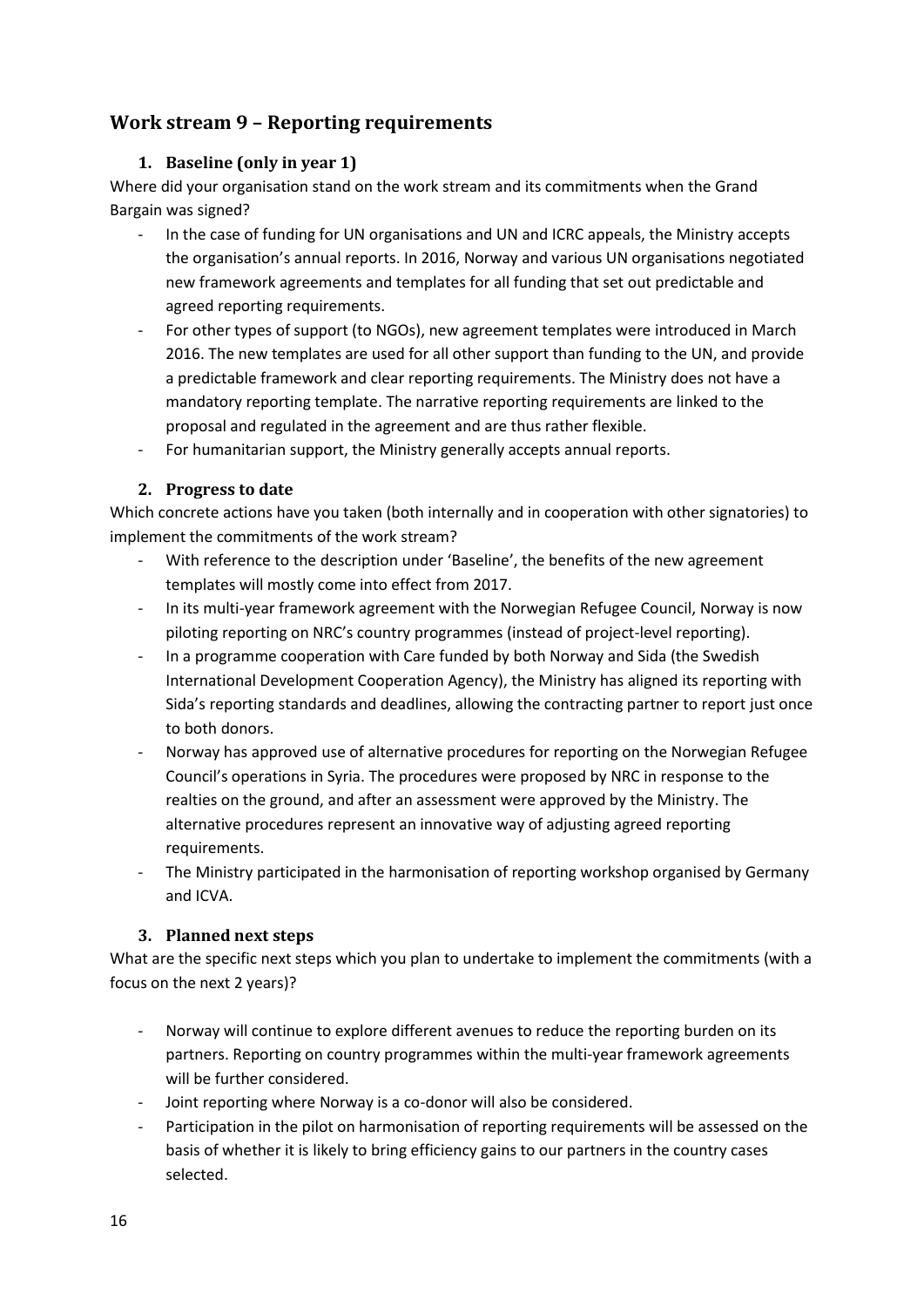#### <span id="page-16-0"></span>**4. Efficiency gains (optional for year 1)**

Please indicate, qualitatively, efficiency gains associated with implementation of GB commitments and how they have benefitted your organisation and beneficiaries.

<span id="page-16-1"></span>Reduced administrative burdens for both partners and donors.

#### **5. Good practices and lessons learned (optional for year 1)**

Which concrete action(s) have had the most success (both internally and in cooperation with other signatories) to implement the commitments of the work stream? And why?

Too soon to report.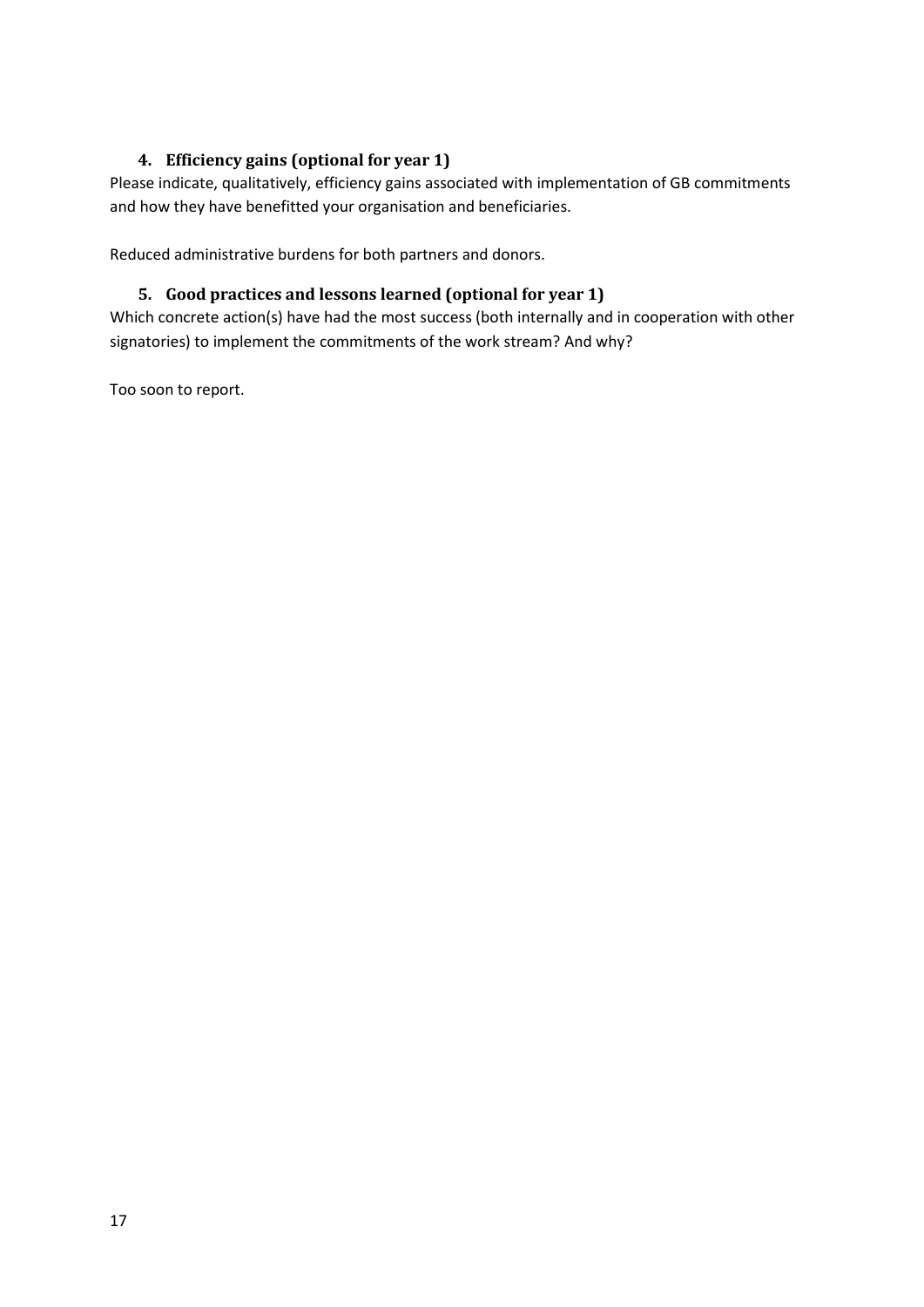## <span id="page-17-1"></span><span id="page-17-0"></span>**Work stream 10 – Humanitarian – Development engagement**

#### **1. Baseline (only in year 1)**

*Where did your organisation stand on the work stream and its commitments when the Grand Bargain was signed?*

- The 2030 agenda with the sustainable development goals have focused international attention on leaving no one behind. Norway has strengthened its efforts in conflict resolution and development in fragile states and regions. Important focus areas have been health and education in emergencies, as we see these sectors as important in paving the way for longterm development.
- The Ministry has provided financial support for a number of partnership initiatives aimed at strengthening the humanitarian–development-peace nexus particularly between the UN and the World Bank Group in situations of fragility, conflict and violence.

#### <span id="page-17-2"></span>**2. Progress to date**

*Which concrete actions have you taken (both internally and in cooperation with other signatories) to implement the commitments of the work stream?*

- Norway helped initiate the Education Cannot Wait fund for education in emergencies, which was launched at the Word Humanitarian Summit. Globally, Norway allocates more than 8 % of its humanitarian funding to education, and at least 15 % in Syria and the neighbouring countries.
- The Oslo Humanitarian Conference on Nigeria and the Lake Chad Region in February 2017 demonstrated Norway's continued commitment to a comprehensive approach that both addresses the immediate humanitarian needs and identifies durable solutions for those affected by the crisis. Norway made a three-year financial commitment.
- Norway is committed to finding durable solutions for refugees and IDPs and supports the Comprehensive Refugee Response Framework process both politically and financially. Norway has also supported the engagement of the World Bank Group in this area, for example through funding for its reports and its pilot projects on improving the humanitarian–development nexus.
- A white paper on development policy will be presented to the Storting (Norwegian parliament) in early April 2017. Among the areas to be addressed are the need for closer collaboration between humanitarian and long-term development efforts to deliver on the commitment to leave no one behind.
- The Ministry is developing a strategy for engagement in fragile situations that will address the need for a more comprehensive, 'whole of government approach' across the humanitarian–development–peacebuilding nexus.
- A working group on the humanitarian–development nexus has been established in Norad.
- The Ministry provides financial support for the Humanitarian–Development–Peace Initiative, a joint effort by the UN and the World Bank Group to work together in new ways across the humanitarian–development–peace nexus in countries affected by fragility, conflict and violence.
- The Ministry participated in the 'New Way of Working' workshop in Copenhagen in March 2017 and is committed to supporting further operationalisation in the field.